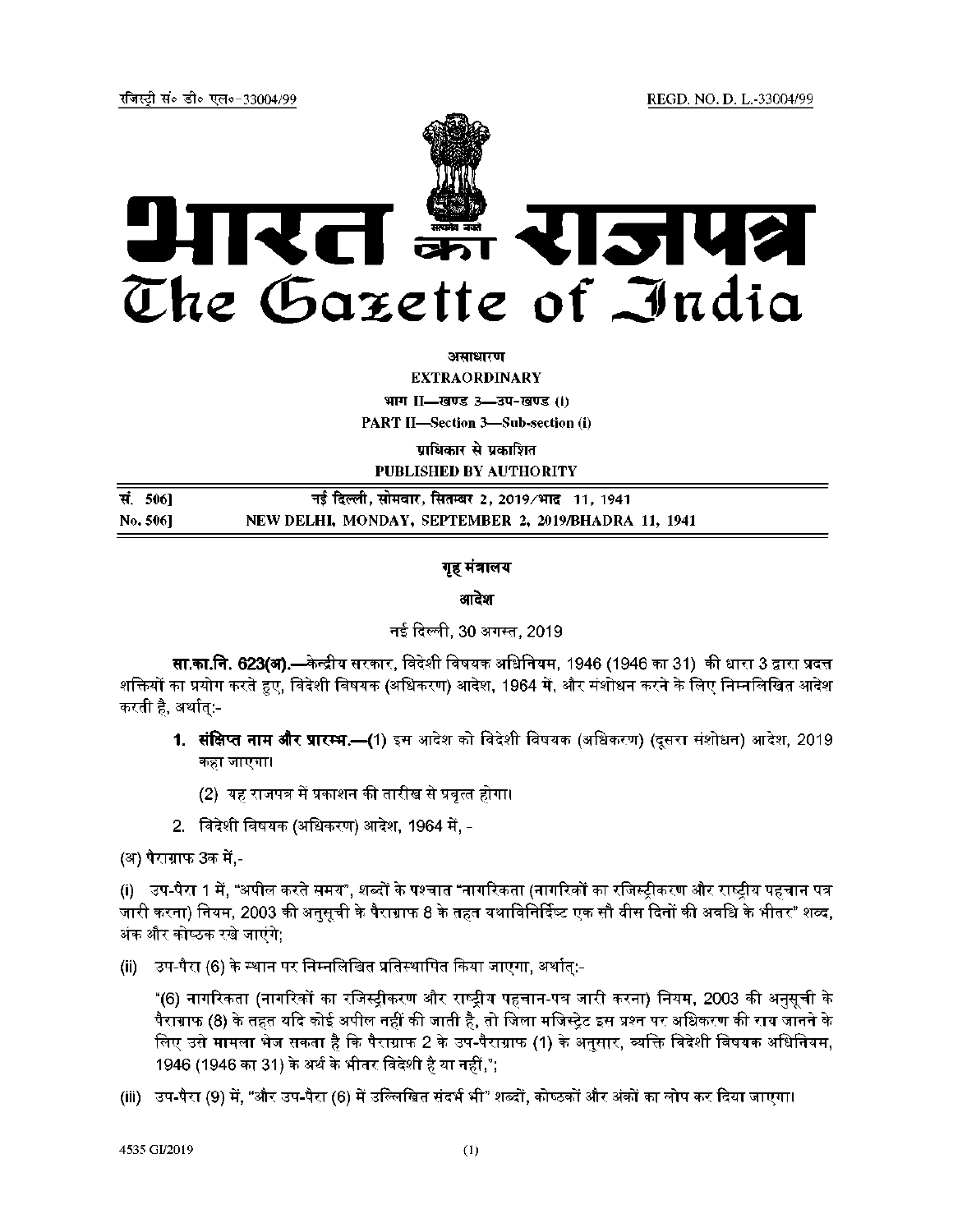(iv) उप-पैराग्राफ (14) के स्थान पर, निम्नलिखित प्रतिस्थापित किया जाएगा, अर्थात्:-

"(14) अपीलकर्ता, सरकार की ओर से उपस्थित होने वाले वकील तथा जिला मजिस्टेट का प्राधिकत प्रतिनिधि, यदि कोई है, की सुनवाई के बाद अधिकरण अपील का निपटान करेगा:

परन्तु यह कि, यदि अपील खारिज कर दी जाती है तो, अधिकरण यह भी स्पष्ट निष्कर्ष देगा कि अपीलकर्ता विदेशी विषयक अधिनियम, 1946 (1946 का 31) के अर्थ के भीतर एक विदेशी है या नहीं।"

(v) उप-पैराग्राफ (15) के स्थान पर, निम्नलिखित उप-पैराग्राफ प्रतिस्थापित किया जाएगा, अर्थात्:-

"(15)(क) अधिकरण के अंतिम आदेश में मामले पर उसकी राय शामिल होगी कि अपीलकर्ता एनआरसी में शामिल होने के लिए पात्र है या नहीं और इसमें अधिकरण की यह राय भी शामिल होगी कि अपीलकर्ता, यदि उसकी अपील खारिज कर दी जाती है. विदेशी विषयक अधिनियम, 1946 के अर्थ के भीतर एक विदेशी है या नहीं।

(ख) अधिकरण का अंतिम आदेश उन तथ्यों और निष्कर्ष का संक्षिप्त विवरण होगा जिसके आधार पर अधिकरण अपने निर्णय पर पहुंचा है।";

(आ) पैराग्राफ 3ख का लोप कर दिया जाएगा।

[फा. सं. 25022/59/2018-एफ-1]

अनिल मलिक, संयुक्त सचिव (विदेशी)

**टिप्पण :** मूल आदेश दिनांक 23 मितंबर, 1964 की सा.का.नि. संख्या 1401 द्वारा भारत के राजपत्र में प्रकाशित किया गया था और गृह मंत्रालय, भारत सरकार की दिनांक 30 मई, 2019 की अधिसूचना संख्या सा.का.नि. 409(अ) द्वारा इसमें पिछला संशोधन किया गया था।

### **MINISTRY OF HOME AFFAIRS**

#### **ORDER**

### **New Delhi, the 30th August, 2019**

**G.S.R. 623(E).—**In exercise of the powers conferred by section 3 of the Foreigners Act, 1946 (31 of 1946), the Central Government hereby makes the following order further to amend The Foreigners (Tribunals) Order, 1964, namely:-

- **1. Short title and commencement.—**(1) This order may be called the Foreigners (Tribunals) (Second Amendment) Order, 2019.
	- (2) It shall come into force on the date of its publication in the Official Gazette.
- 2. In The Foreigners (Tribunals) Order, 1964,-
- (A.) In paragraph 3A,-

(i) in sub-paragraph (1), after the words "While preferring an appeal", the words, figures and brackets "within the period of one hundred twenty days as specified under paragraph 8 of the Schedule appended to the Citizenship (Registration of Citizens and issue of National Identity Cards) Rules, 2003" shall be inserted;

(ii) for sub-paragraph  $(6)$  the following shall be substituted, namely:-

"(6) In case no appeal is preferred under paragraph (8) of the Schedule appended to the Citizenship (Registration of Citizens and issue of National Identity Cards) Rules, 2003, the District Magistrate may refer to the Tribunal for its opinion the question as to whether the person is a foreigner or not within the meaning of The Foreigners Act, 1946 (31 of 1946) in terms of sub-paragraph (1) of paragraph 2.";

(iii) in sub-paragraph (9), the words, brackets and figures "and also the reference mentioned in sub-para (6)" shall be omitted.